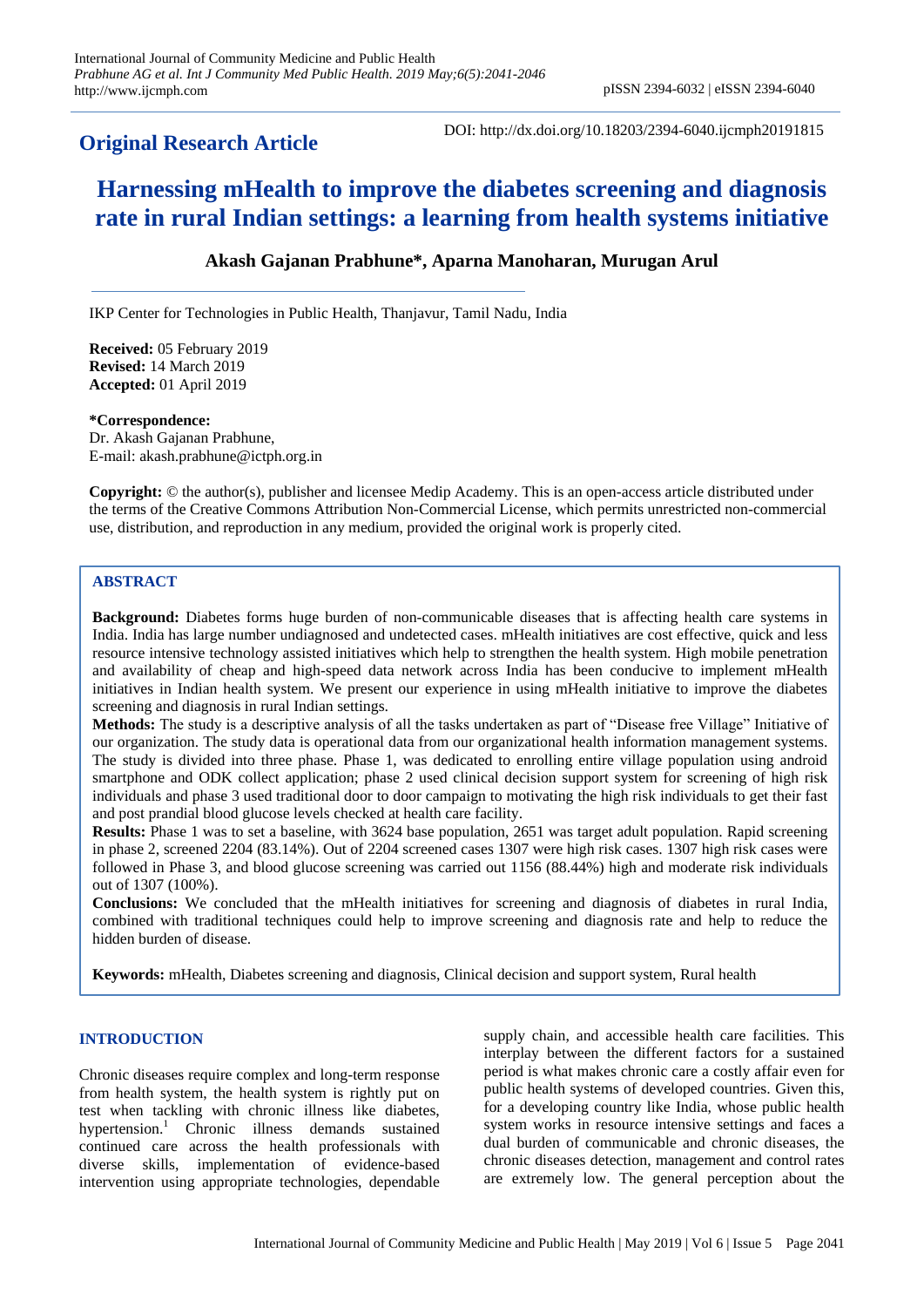chronic care management in India is that, there exist a huge gap between detection and adequate treatment. Less than half of those who have hypertension or diabetes are actually detected, less than half of those detected receive appropriate treatment and less than half of those receiving treatment have their blood pressure or blood sugar level managed to recommended targets.<sup>2</sup> As the burden of chronic diseases (diabetes, hypertension, COPD) is increasing in India, the policy makers are banking on early detection and diagnosis of the chronic conditions at health sub center and primary health center level. <sup>3</sup> The  $12<sup>th</sup>$  planning commission has planned for setting up NCD clinics at community health center level, which will act as an first referral units for all the cases screened at health sub center and primary health center.<sup>4</sup> The plan suggests a country wide approach for prevention and management of chronic diseases which includes, Health and lifestyle promotion, periodic and opportunistic screening, strategies to reduce risk of exposure. $\frac{3}{5}$ 

Mobile Health (mHealth) is defined by Global Observatory for eHealth (GOe) as medical and public health practice supported by mobile devices, such as mobile phones, patient monitoring devices, personal digital assistants (PDAs), and other wireless devices.<sup>5</sup> mHealth has gained a lot of attention of medical researchers due to the factors like, ability to provide lowcost and user friendly service, potential to enhance the speed and accuracy of healthcare delivery, rapidly expanding base of mobile phone users in developing countries.6,7 mHealth is particularly of relevance to developing countries like India, wherein the healthcare workforce is limited and burdened by tackling dual burden of communicable and non-communicable diseases. With this study, we present one such mHealth initiative to strengthen the health system.

#### *Objective of the study*

To describe the use of technology for improving screening and diagnosis rates of diabetes in resource intensive rural Indian setting.

#### **METHODS**

The study is a descriptive analysis of all the tasks undertaken as part of "Disease free Village" Initiative of our organization. The study data is operational data from our organizational health information management systems. The study location was Alakkudi village with population of 3624 individuals in the southern state of Tamil Nadu, India.<sup>8</sup> The facility is housed with an AYUSH Physician, and Health care worker. The facility is designed to be between the health sub centre and Primary health centre. It has been dedicated to provide primary care for infectious diseases and management of simple cases of diabetes, and hypertension.<sup>9</sup> The facility runs under "universal health care programme" wherein the out of pocket expenditure for the service seeker is zero. The facility is open six days a week, operational form 7:30 am till 6:00 pm, provides in house pharmacy and has an affiliated laboratory wherein the blood samples collected form the village can be sent for analysis. The maximum commute distance to the facility is less than 1Km for the residents of Alakkudi Gram Panchayat. The facility serves as the ideal site to test ability of health system in combatting the increasing burden of chronic conditions (diabetes mellitus, hypertension). The programme was conducted over 14 months (July 2016 to Sept 2017). The study population was of entire adult population who were residents of village (Resident of village was defined in terms of the individual"s household falls within the revenue boundaries of village). The overall programme is divided into three phases

#### *Sample size*

We included the entire population (n=3624) of the village.

#### *Methods and observations*

#### *Phase 1: Enrolment phase*

This phase was designed to enrol and build the database of all the residents of Alakkudi village and map the houses of all the residents using geo coordinates on GPS enabled phones. This database would serve as baseline for future clinical and operational engagements within the village. The data was collected electronically using android based ODK collect tool. 7 field agents, were locally hired. All the field agents were extensively trained on using ODK collect tool and collecting the geocoordinates. Data collected was mainly at Household level, which includes House number, Street Name, Number of family member within the household, Name of the bread winner, and geo co-ordinates of the house were captured. At individual level, Name of each family member within the house was entered along with his/her relationship with the bread winner, corresponding age, sex, mobile number, of each house member was recorded. After completion of enrolment, data was cleaned; duplicates were removed and was uploaded into the HMIS server. Each household was allotted a unique household ID while every individual was allotted a unique person ID for future ventures. Every household was given a printed card containing the respective household ID to be presented at clinic whenever required.

Instruments used– Samsung Android Smartphone, ODK collect application.

#### *Phase 2: Rapid screening for diabetes*

For phase two, adults (aged 18yrs and above) were the target population (n=2651). Rapid Screening was based on WHO STEPS guidelines. A smartphone based Clinical decision support (CDS) system was developed, which would categorize each screened individual into three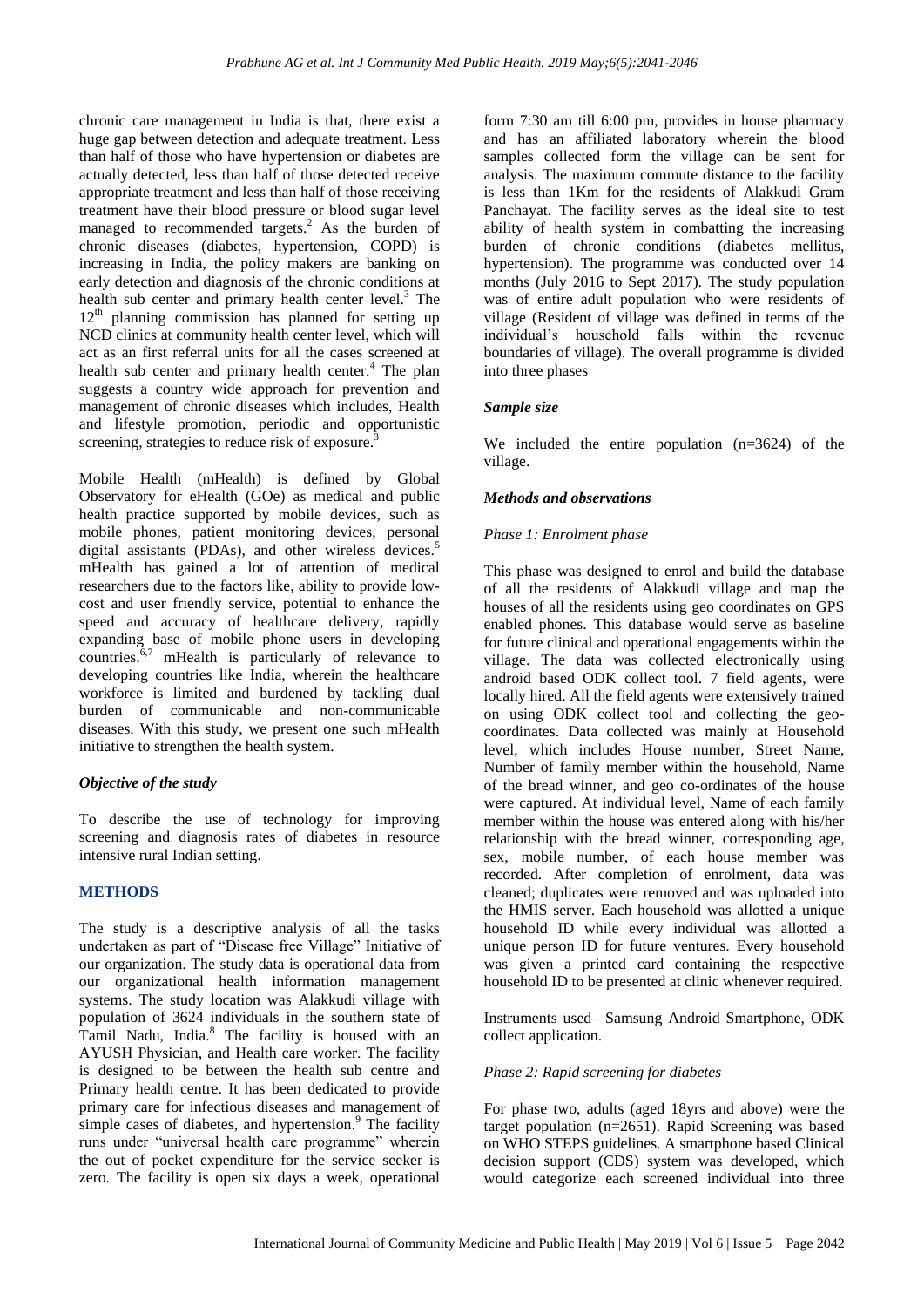categories, score "0" low risk, score "1" moderate risk, and score "2" high risk of being diagnosed with DM in next 5 years. The CDS system would account for BMI, waist circumference, tobacco and alcohol history, Family history to obtain the risk score. The screening was administered at the place of residence and the data was electronically collected using ODK collect app, the app would locally analyse the data and display the risk score for each individual screened. Each screened individual would be given a risk coupon stating their risk score, risk assessment date, name. The coupon could be used by individual to voluntarily undergo a fasting and post prandial blood glucose estimation test over a period of six months form the date of issue.

With the steep fall in number of individuals assessed, and relative increase in human efforts to assess the number of individuals from the month of October and November, it was decided to end the phase 2 of our study. The data from the phase 2 was linked with the enrollment data based on unique person ID generated during the Phase 1.

Instruments used – Samsung Android Smartphone, ODK collect application with CDS system, measuring tape, weighing scale, HMIS software to link the data from phase 2 with phase 1.

#### *Phase 3: Biochemical measurements of high-risk patients*

This phase had two sub phases, phase 3a was phase wherein we passively waited for individuals' from phase 2 to report at health care facility for getting their fasting and post-prandial blood glucose checked.

With the follow up number below the expected rate, we went back to the community. The main barrier was, synchronizing their schedule with the clinic timings. Most villagers being engaged in farming or would travel to outstation for work would find it cumbersome to hold on empty stomach till 7:30 am (Clinic opening time). Many even requested for doorstep collection of samples. It was then decided to change the approach for phase 3b, we targeted one or two lanes based consisting of 50-70 houses based on village map (Village Map attached as separate file), the targeted approach would start with Friday every week, wherein the physician, health worker, field executive and programme manager would assemble the residents of 50-70 household's early morning around 6:30 am till 7:00am and carry out focused awareness campaign. We conducted six such targeted campaigns (Fridays and Saturdays) with rate of two campaigns a month over a period of three months to cover the high and moderate risk individuals form entire village.

#### *Statistical analysis*

The baseline characteristics of our study population are presented in Table 1. We also presented the basic demographic characteristics of the population during the different phases of study. We carried out descriptive analysis and for each phase of our study.

## **RESULTS**

Phase 1, the enrolment was completed in 9 working days. On an average each field agent would enrol 15 (SD  $\pm$ 6) households, while per day total enrolment would be 110 (SD ±39) households. Average enrolment time for a household was 14 mins (SD  $\pm$ 5 mins 4 secs). Table 1 describes study population demographic.

## **Table 1: Baseline characteristic on study population.**

| <b>Variables</b>                                                                           | N(%)                  |
|--------------------------------------------------------------------------------------------|-----------------------|
| <b>Total number of households</b><br>within the revenue limits of<br>Alakkudi Grampanchayt | 987 (100)             |
| Mean household size                                                                        | 3.64 (SD $\pm 2.23$ ) |
| <b>Baseline population</b>                                                                 | 3624 (100)            |
| <b>Males</b>                                                                               | 1849 (51)             |
| Age groups (in years)                                                                      |                       |
| Age less than 18                                                                           | 973 (26.85)           |
| Age between 19 -40                                                                         | 1326 (36.60)          |
| Age between 41-60                                                                          | 966 (26.65)           |
| Age above 61                                                                               | 359 (9.90)            |
| <b>Cell phone owners</b>                                                                   | 1140 (31.45)          |
| Aadhaar coverage                                                                           | 1749 (48.26)          |

The phase 2, total number of adults assessed for the risk of DM was 2204 (83.14%) out of 2651 (100%) target adult population. Table 2 presents the basic demographics, data on physical measurements, personal history and tobacco consumption and risk profiling stratified by gender. The risk assessments scores were, 647 (29.35%) of the population was scored on high risk of getting DM in next 5 years, out of which 310 (48%) were males and 337 (52%) were females. The population with moderate risk of being diagnosed with DM was 660 (30%) of whom 273 (41.40%) were males and 387 (58.60%) were females. For low risk of being diagnosed with DM in next five years the number was 897 (40.55%) of whom 418 (46.60%) were males and 479 (53.40%) were females. Total 236 human days invested were invested by seven field agents over the span of five months for phase 2.

Phase 3 - We anticipated at-least 50% follow-up from the individuals scored into high risk or moderate risk of being diagnosed with DM in next 5 years' category. Herein the target population size was 1307 (647 individuals with high risk and 660 individuals with moderate risk). The third phase of the study progressed in parallel with second phase. By the end of June 2017, 586(44.83%) individuals out of 1307 (100%) have been voluntarily followed-up at the healthcare facility for fasting blood glucose estimation. By September 2017, total 1156 (88.44%) high and moderate risk individuals out of 1307 (100%) followed up for blood sugar estimation test.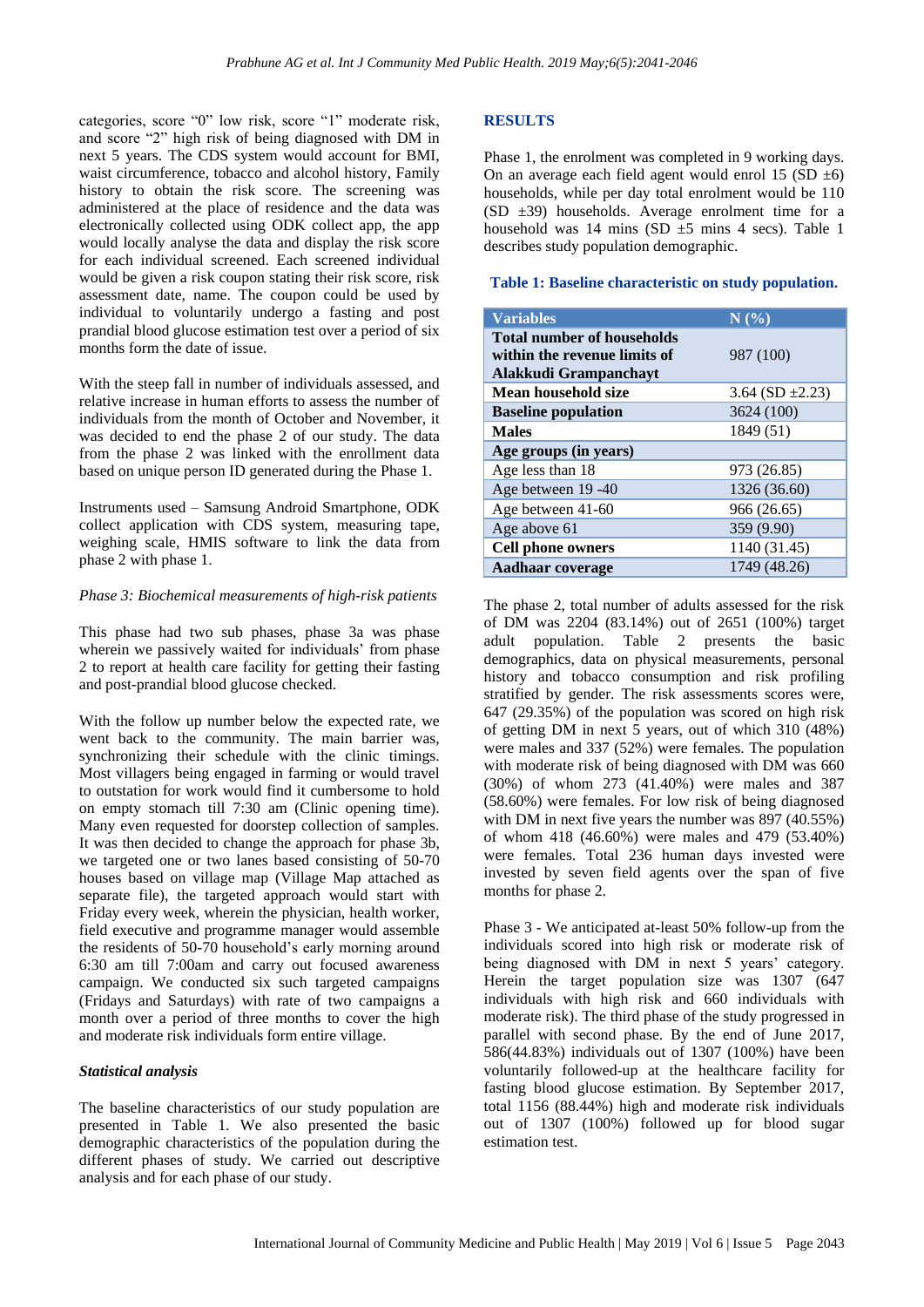#### **Table 2: Demographics and risk assessment profile for phase 2.**

| <b>Variable</b>                                                   | $n=2651$     |                |
|-------------------------------------------------------------------|--------------|----------------|
|                                                                   | N(%)         |                |
| <b>Number of individuals screened</b>                             | 2204 (83.14) |                |
| Migrated, death and other leading to loss to follow-up            | 149 (5.62)   |                |
| <b>Untraceable</b>                                                | 298 (11.24)  |                |
| Demographics (n=2204)                                             |              |                |
| <b>Gender</b>                                                     | <b>Males</b> | <b>Females</b> |
|                                                                   | N(%)         | N(% )          |
|                                                                   | 1001 (45.42) | 1203 (54.58)   |
| Age group (in years)                                              |              |                |
| Age between 19-40                                                 | 518 (51.17)  | 540 (44.89)    |
| Age between 41-60                                                 | 324 (32.37)  | 472 (39.23)    |
| Age above 61                                                      | 159 (15.89)  | 191 (15.88)    |
| <b>BMI</b>                                                        |              |                |
| Normal (BMI <22.99 kg/m2)                                         | 790 (78.92)  | 878 (72.98)    |
| Over weight (BMI 23kg/m2 -27.99 kg/m2)                            | 170 (16.98)  | 240 (19.95)    |
| Obese (BMI >28.00 kg/m2)                                          | 40 (4.20)    | 84 (6.98)      |
| <b>Abdominal obesity</b>                                          |              |                |
| Waist Circumference (above 90 cm. in males and 80 cm. in females) | 400 (40)     | 1106 (92)      |
| <b>Family history of Diabetes</b>                                 |              |                |
| Father                                                            | 38 (3.80)    | 37 (3.07)      |
| Mother                                                            | 52(5.20)     | 58 (4.82)      |
| <b>Both</b>                                                       | 11(1.10)     | 18 (1.50)      |
| Neither                                                           | 797 (76.62)  | 966 (80.30)    |
| Don't know                                                        | 103 (10.28)  | 124 (10.30)    |
| <b>Personal history</b>                                           |              |                |
| Current smoking                                                   | 157 (15.68)  | 12(1.0)        |
| Quit in past 12 months                                            | 30(3.0)      | 6(0.5)         |
| Never smoked                                                      | 814 (81.32)  | 1185 (98.50)   |
| Current chewing                                                   | 194 (19.39)  | 128 (10.65)    |
| Quit in past 12 months                                            | 17(1.70)     | 10(0.83)       |
| Never chewed                                                      | 790 (79.0)   | 1065 (88.52)   |
| <b>Medical history</b>                                            |              |                |
| Currently under glycaemic control medication                      | 35(3.50)     | 47(4.0)        |
| History of DM medication                                          | 2(0.20)      | 6(0.5)         |
| Never Used                                                        | 964 (96.30)  | 1150 (95.50)   |



# **Figure 1: Presents the relationship between the human days invested and individuals screened.**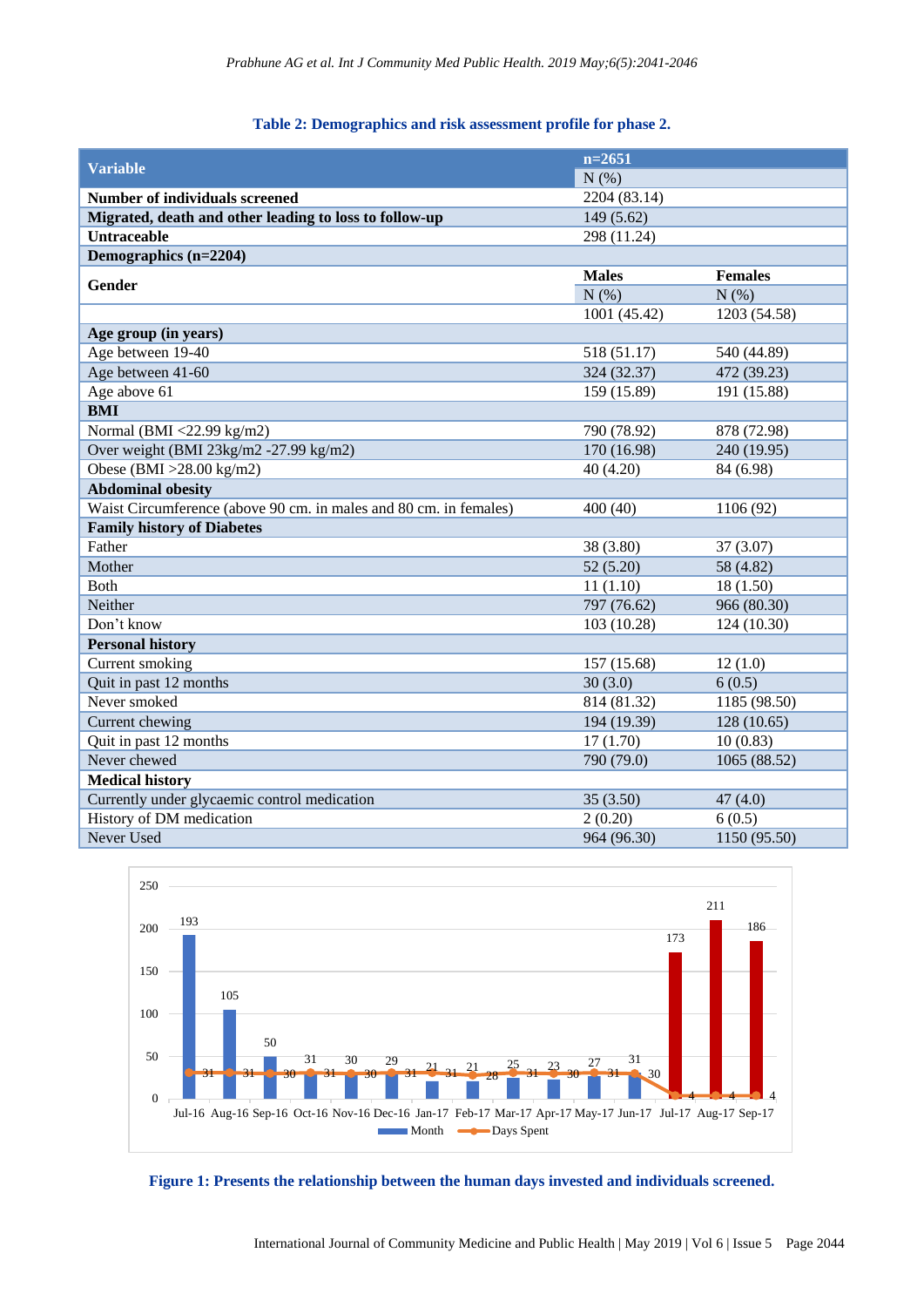Of the 1156 individuals screened, 168 (14.5%) individuals had their fasting blood glucose  $\geq$ 126 mg/dl and were referred to higher centre for definitive diagnosis and clinical management.

90 (7.80%) were already under glycaemic control medication and were asked to follow-up once in three months for lifestyle management and regular diagnostics.

105 (9.10%) were having fasting blood glucose level between 110 mg/dl to 125 mg/dl, they were provided with diet management charts, behaviour change counselling and health promotion material, and were asked to follow up once in a month for three months for monitoring of their blood glucose levels and effective implementation of lifestyle modifications.

796 (68.90%) individuals out of 1156 (100%) were having fasting blood glucose below 110 mg/dl and would be followed in next five years.

Besides the 1156 individuals form high and moderate risk categories, we also received 190 (21.20%) samples out of 897 (100%) low risk individuals, these sample not being part of our target population in Phase 3 were excluded form analysis.

#### **DISCUSSION**

In this study, we used a combination of mHealth technology and traditional methods to improve the screening rate and diagnosis rate. mHealth initiatives have been on rise in India with diabetes being the most researched in Indian context.<sup>10</sup> As per, "mHealth and ICT Framework"" developed by World Health Organization (WHO), Johns Hopkins University Global mHealth Initiative, the United Nations Children"s Fund (UNICEF), and Frog Designs, to describe mHealth innovations health systems.<sup>7</sup> Our initiative falls under two mHealth ICT framework, Electronic decision support and Data collection and reporting. The previous studies done by Ajay et al. in rural parts of Haryana, India used mHealth based CDS system to improve service delivery in management of Diabetes and Hypertension at primary health care level. $\frac{11}{11}$  Similarly Jindal et al conducted mHealth study Diabetes, the authors developed mHealth application to electronically collect and share data across layers of healthcare system, the application also implemented CDS system to aid front line health workers, similar to our initiative and then HIMS system would help in patient management, follow-up and adherence.<sup>12</sup> The difference between our study an Jindal et al study was they developed the mHealth initiative to address gaps in health system post diagnosis of Diabetes, while our initiative was aimed at increasing the screening and diagnostic efforts of the health system at community level. Other mHealth studies reported on Diabetes concentrated mainly on Client education and behaviour change (BCC).<sup>13–16</sup>

The strength of our study were, barriers to access to healthcare services were minimum, the maximum radial commute distance to the health care facility from the furthest located households (within the gram panchayat revenue boundaries) was 1 km. All the services were offered under universal health coverage policy and hence out of pocket expenditure to all the healthcare seekers was zero. One of the key novelty of the study was; we strived to bring the chronic care service to the doorstep of an individual. Our approach made optimum use of technology and when technology touched, its yielding point the traditional approach of door-to-door campaign was undertaken. Technology use enabled us to analyse the gaps in approach and allowed us to adapt based on the results obtained. This is first of a kind study to report field experience in diabetes screening and diagnosis from rural India to the best of our knowledge.

The limitations of our study were, the CDS system algorithm we developed and used for our study is not validated and field-tested elsewhere. Based on the output form CDS system we excluded 897 individuals, who were categorized as low risk for development of diabetes in next five years. This surely helped us to reduce the costs and human efforts, but some efforts like use of point of care diagnostic could have been used to screen these low risk individuals.

Our recommendations from this study are

- Once in 5-year screening of entire village population for non-communicable diseases like diabetes, hypertension would help to increase awareness among the rural population along with unearthing thee hidden prevalence of conditions
- Efforts are needed to provide initial screening services at the doorstep as it helps to build rapport between the individual and health care provider.
- Their needs to be constant communication between the community and health provider either via field agents, healthcare workers or physician contact.

#### **CONCLUSION**

With the help of mHealth initiatives we were able to screen and diagnose 88.44% of the target population from the rural community. We conclude that harnessing mHealth initiatives along with traditional methods for screening and diagnosis of Diabetes in rural Indian setup could yield better results; and help to reduce the burden of chronic diseases in India.

#### **ACKNOWLEDGEMENTS**

We sincerely thank our Alakkudi Health Centre team, Mr. Alexander Nadimuthu, Mrs. Premavathy Ramachandran, Mr. Sathiyamoorthy, Mr. Raghupathi and the entire team of field executives for their relentless efforts in data collection and all the residents of Alakkudi Gram Panchyat.